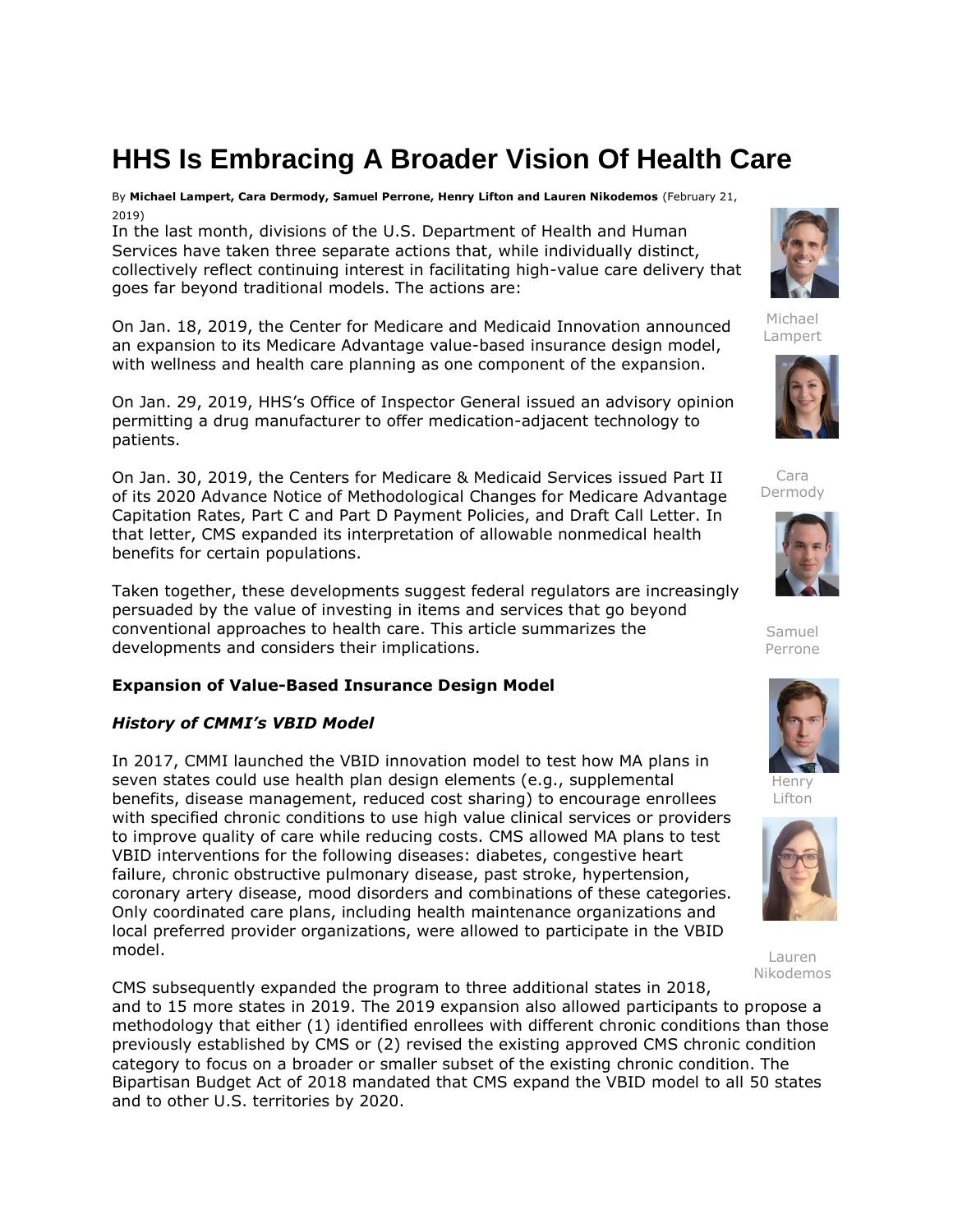## *2020 Fifty-State Expansion*

On Jan. 18, 2019, CMMI announced that, in 2020, CMS will expand health plan innovation under the VBID model to eligible MA health plans in all states and other U.S. territories.[1] In addition to currently eligible plan types, regional preferred provider organizations and all special needs plan, or SNP, types — chronic condition SNPs, dual eligible SNPs and institutional SNPs — are allowed to apply to the VBID model for 2020.

CMS will allow participating plans to test four additional service delivery model components. The first three components are optional. The final component  $-$  wellness and health care planning — is mandatory for VBID model participation.

- Value-based insurance design by condition, socioeconomic status or both. The first component will allow value-based insurance design by condition, socioeconomic status or both. This delivery model is a nonuniform benefit design to provide reduced cost sharing or additional supplemental benefits for enrollees based on condition or certain socioeconomic status (i.e., low-income subsidy eligibility or dual-eligible status).
- Medicare Advantage and Part D rewards and incentives programs. The second component is rewards and incentives, which CMS defines as meaningful and focused Medicare Advantage and Part D rewards and incentives programs.
- Telehealth networks. Under the third component, telehealth networks will provide increased access to telehealth services by allowing plans to propose using access to telehealth services instead of in-person visits, as long as an in-person option remains, to meet certain requirements for the provider network.
- Wellness and health care planning. The wellness and health care planning, or WHP, component mandates that participating organizations provide timely, coordinated approaches to wellness and health care planning, including advance care planning, such as advance directives. This is a required component for all VBID participating MA plans. Through the VBID model, CMS will evaluate the impact on quality and cost of best practices for performing WHP in the MA patient population.

According to CMS's actuarial guidance supporting the call letter,[2] MA plans participating in the model will be required to offer health care planning to beneficiaries, working with their provider network, by the earlier of (1) the second visit with the patient that occurs during the applicable model year or (2) the annual wellness visit or any health risk assessment.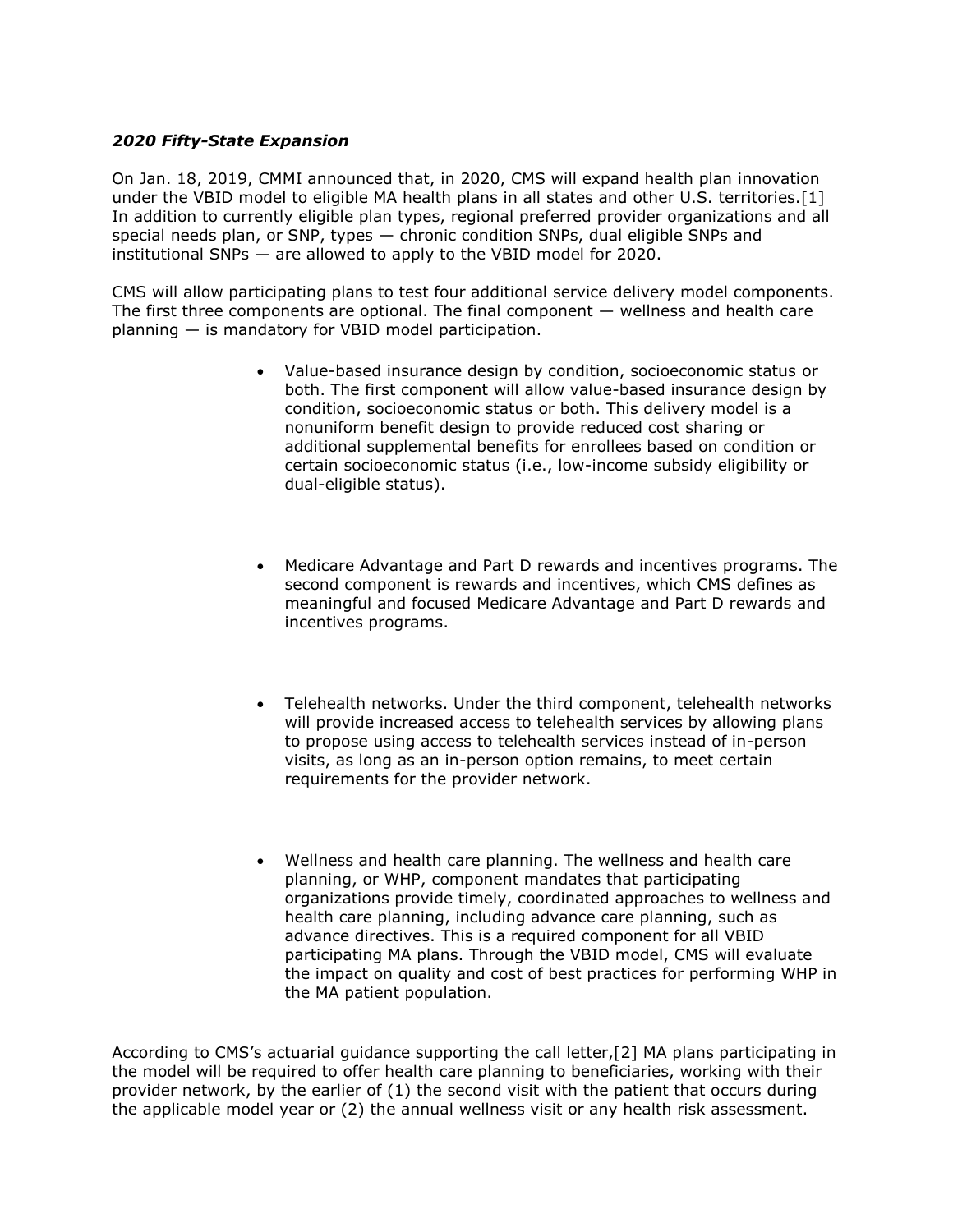CMMI will release additional information and guidance on the expanded VBID model in the coming months.[3]

CMMI's founding purpose is to "test innovative payment and service delivery models to reduce program expenditures ... while preserving or enhancing the quality of care furnished to individuals."[4] Expansion of the VBID model broadly demonstrates a strong push for MA plans to engage with enrollees in ways that could help enrollees, as patients, to access care more readily, and to incentivize individuals to participate more fully in their own care. At a high level, and similar to other CMS initiatives, the VBID model can be seen as an effort to change care delivery through payment structures — and to do so in a way that encourages patients to use new tools to access care and health improvement.

### **Significance of New OIG Advisory Opinion for Drug and Device Manufacturers Interested in Offering Nonmedical Items**

In its Jan. 29, 2019, advisory opinion,[5] No. 19-02, the OIG approved a pharmaceutical manufacturer's proposal to loan limited-functionality smartphones to financially needy patients to improve medication adherence.[6] In brief, the opinion concluded that the promotes access to care exception to the beneficiary inducements civil monetary penalty, which was enacted as part of the Affordable Care Act and which the OIG subsequently adopted into regulation, protects the proposed arrangement, and that the proposed arrangement would not merit enforcement under the Anti-Kickback Statute.

The advisory opinion addresses a pharmaceutical manufacturer that developed a digital version of an antipsychotic medication that can be administered in the form of a tablet embedded with an ingestible sensor. The sensor transmits a signal to a wearable patch on the patient's abdomen, which records that the patient ingested the drug and tracks other indicators of the patient's reactivity. The patch then transmits the collected information to an application on the patient's smartphone, which then transmits the information to a cloudbased server through which the patient's health care providers and caregivers can access the information.

The pharmaceutical manufacturer proposed to loan smartphones to patients for the duration of their drug therapy, as long as the patients met certain requirements, such as having a prescription for the drug for on-label use, having an annual income below a specific percentage of the federal poverty level, and not already having a device capable of running the application. In addition, the manufacturer proposed a number of protections to reduce the risk of abuse, such as loaning only refurbished, older model iPhones or Androids, limiting each device's functionality, and limiting the duration of time that each device may be loaned to a patient.

The OIG concluded that the application alone would not necessarily have independent value apart from the medication, and therefore would not constitute remuneration under the AKS or the beneficiary inducements CMP. That alone is significant, and worthy of note for innovators developing enhancements to traditional care. The OIG did, however, believe that the loaned telephones themselves, which would come with telephone service, would be viewed as remuneration that may influence a patient to select a particular prescriber or pharmacy and would therefore implicate the beneficiary inducements CMP.

However, OIG determined that the proposed arrangement would satisfy the criteria of the promotes access to care exception to the beneficiary inducements CMP, given that (1) loaning the device would improve a beneficiary's ability to obtain items and services payable by Medicare or Medicaid, and (2) the safeguards around the arrangement would result in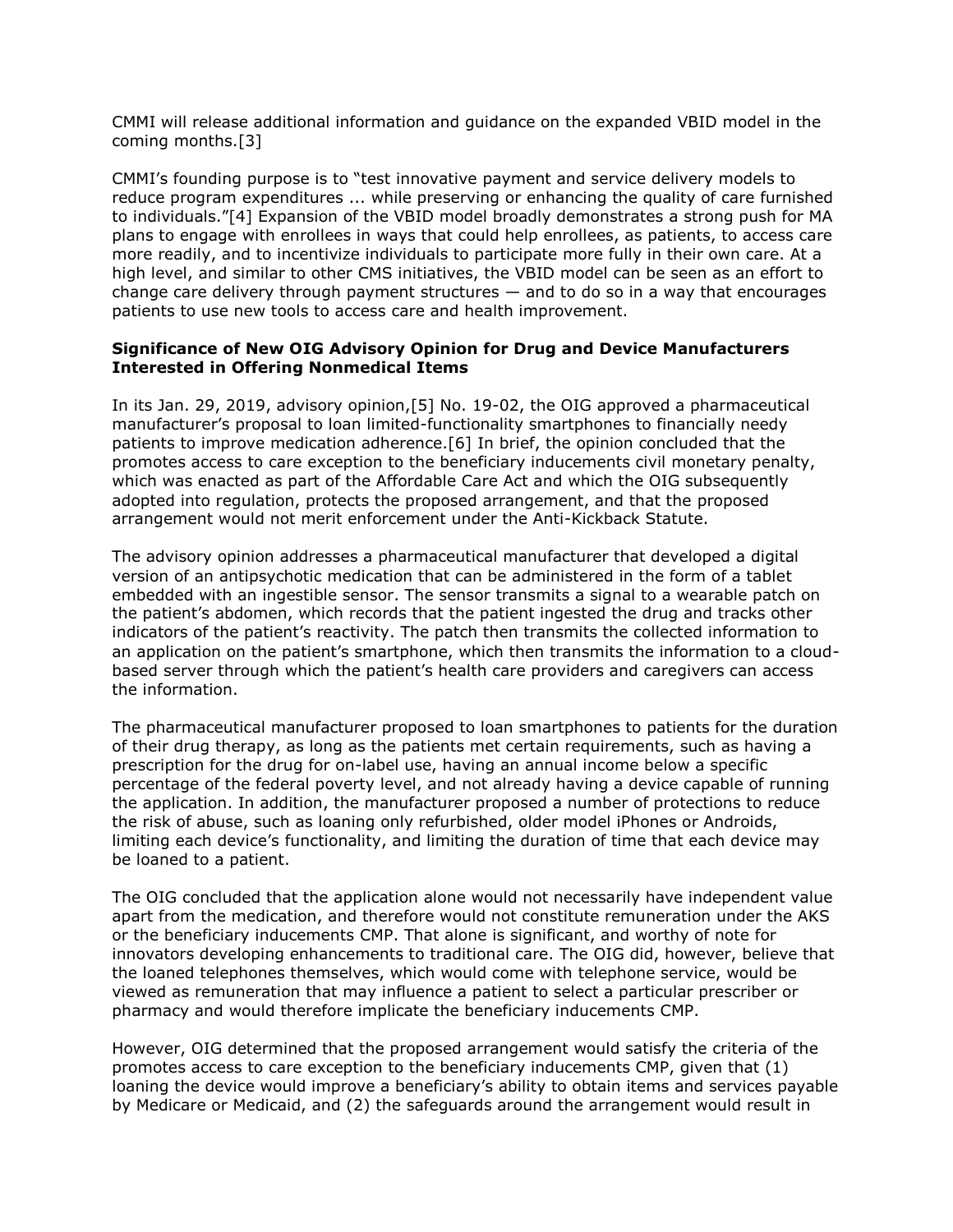the remuneration posing a low risk of harm.[7] OIG applied the same analysis when concluding that it would not seek sanctions under the AKS, concluding that the safeguards would prevent the loaned phone from influencing a beneficiary in violation of the AKS.[8]

The program that OIG considered in the advisory opinion was narrow in several regards. However, as one of the few advisory opinions to determine that the promotes access to care exception would protect a proposed arrangement, and the first for the pharmaceutical market, the advisory opinion is significant. It also is significant that the OIG repeated the requestor's assertion that lack of medication adherence results in higher utilization of health care services and increased costs to the health care system. Although OIG did not apply that consideration to its legal analysis, the OIG did note that the arrangement "could increase patient safety and quality of care by enabling the patient to use a drug that would track adherence and communicate that data back to the prescriber."

Moreover, the OIG stated that the smartphone would improve a qualifying beneficiary's ability to access the full scope of benefits of the drug. This suggests OIG's willingness to apply the promotes access to care exception not only to improve a patient's ability to obtain care itself, but also to improve a patient's ability to obtain the maximum benefit possible from care  $-$  i.e., to enhance a patient's care delivery and experience. That is generally broadening the application of this exception.

### **Developments in Medicare Advantage Plans Create Opportunities to Offer Nonmedical Benefits**

## *Expansion of Primarily Health Related Supplemental Benefits in 2019*

In its Advance Notice of Methodological Changes for Calendar Year 2019 for MA Capitation Rates, Part C and Part D Payment Policies and 2019 draft call letter,[9] CMS expanded its interpretation of a "health care benefit" that an MA plan may offer as a supplemental benefit.[10] The Social Security Act permits MA plans to offer supplemental benefits to enrollees if the supplemental benefits are health care benefits. CMS has historically interpreted Section 1852(a)(3) of the Social Security Act as requiring a supplemental benefit (1) to not be covered by original Medicare, (2) to be primarily health related and (3) to require the MA plan to incur a nonzero direct medical cost.

Until last year, CMS interpreted "primarily health related" to mean that the primary purpose of the item or service is to prevent, cure or diminish an illness or injury. For 2019, however, CMS expanded its definition of "primarily health related" to embody items or services used to "diagnose, prevent, or treat an illness or injury, compensate for physical impairments, act to ameliorate the functional/psychological impact of injuries or health conditions, or reduce avoidable emergency and healthcare utilization."

When describing its decision to expand the interpretation of the term "primarily health related," CMS pointed to research demonstrating the value of certain items and services, such as fall prevention devices, in improving health and reducing health care utilization. In so doing, CMS suggested that its interest in transcending the usual boundaries of health benefits is in part a reaction to the established efficacy of nonmedical approaches in improving patient health outcomes.

#### *Introduction of Nonprimarily Health Related Supplemental Benefits in 2020*

On Jan. 30, 2019, CMS released part two of its 2020 Advance Notice and Draft Call Letter, $[11]$  in which the agency  $-$  pursuant to the flexibility allowed by the Bipartisan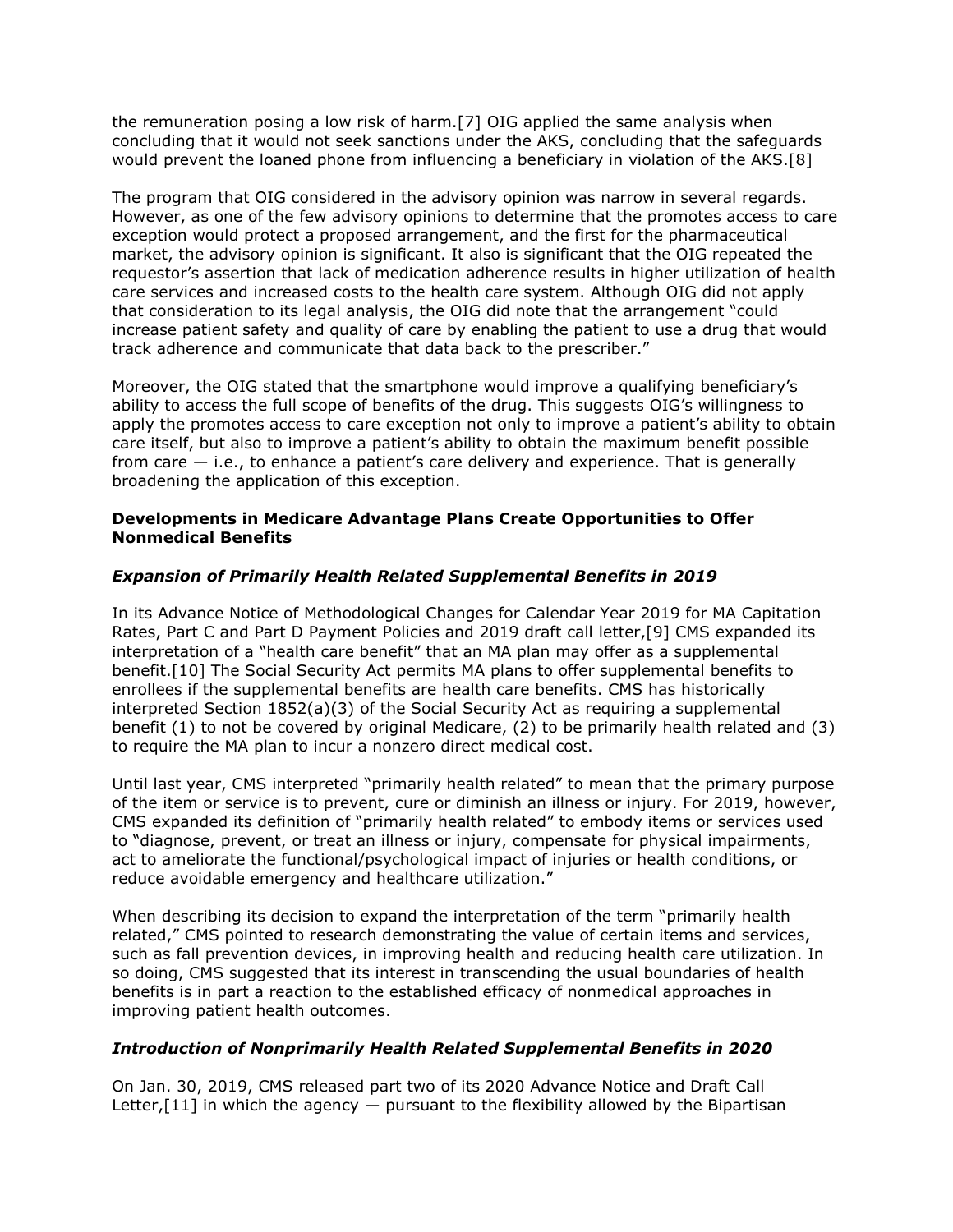Budget Act of 2018 — proposes to expand further its definition of the supplemental benefits MA plans may offer.<sup>[12]</sup>

The Bipartisan Budget Act of 2018 amended Section 1852(a) of the Social Security Act to expand supplemental benefits that may be offered by MA plans to chronically ill enrollees. Section 1852(a)(3)(D)(iii) of the Social Security Act now defines a chronically ill enrollee as an individual who (1) has one or more co-morbid and medically complex chronic conditions that is life threatening or significantly limits the overall health or function of the enrollee, (2) has a high risk of hospitalization or other adverse health outcomes, and (3) requires intensive care coordination. As amended, Section  $1852(a)(3)(D)(ii)$  does not require supplemental benefits to be primarily health related when they are provided to enrollees who meet the definition of chronically ill, as long as the benefit has a reasonable expectation of improving or maintaining the health or overall function of the enrollee as it relates to the chronic disease. CMS refers to these benefits as special supplemental benefits for the chronically ill.

For calendar year 2020, CMS will consider any enrollee with a condition identified as a chronic condition in section 20.1.2 of Chapter 16b of the Medicare Managed Care Manual to meet the statutory requirement of having "one or more co-morbid and medically complex chronic conditions that is life threatening or significantly limits the overall health or function of the enrollee."[13] In addition, CMS noted that MA organizations will have broad discretion in developing items and services they may propose as SSBCI if the item or service has a reasonable expectation of improving or maintaining the health or overall function of the enrollee as it relates to the chronic disease.

Examples of such items and services may include transportation for nonmedical needs, home-delivered meals beyond the current allowable basis, and food and produce. Those items and services may not, however, include capital or structural improvements to the home of the enrollee that could potentially increase property value (e.g., permanent ramps or widening hallways or doorways) in order to avoid anti-kickback implications or taxable improvements.

CMS is currently soliciting comments on whether MA plans should have the flexibility to determine what constitutes a chronic condition that meets the statutory standard and if CMS should consider alternative approaches to determining what meets this criterion. CMS is also soliciting comments on whether it should permit consideration of other factors, such as financial need, in determining what will be considered permissible SSBCI. CMS will accept comments through Friday, March 1, 2019, before publishing the final Rate Announcement and Call Letter by April 1, 2019.

#### **Conclusion**

While of course significant within their own domains, these three actions collectively reflect developing attention within HHS to innovative care models and arrangements that go beyond traditional care delivery — and, significantly, a measure of regulatory flexibility to support that innovation.

*[Michael Lampert](https://www.ropesgray.com/en/biographies/l/michael-b-lampert) is a partner and [Cara Dermody,](https://www.ropesgray.com/en/biographies/d/cara-dermody?AK=dermody) [Samuel Perrone,](https://www.ropesgray.com/en/biographies/p/samuel-perrone?AK=perrone) [Henry Lifton](https://www.ropesgray.com/en/biographies/l/henry-lifton?AK=lifton) and [Lauren](https://www.ropesgray.com/en/biographies/n/lauren-nikodemos?AK=nikod)  [Nikodemos](https://www.ropesgray.com/en/biographies/n/lauren-nikodemos?AK=nikod) are associates at [Ropes & Gray LLP.](https://www.law360.com/firms/ropes-gray)*

*The opinions expressed are those of the author(s) and do not necessarily reflect the views*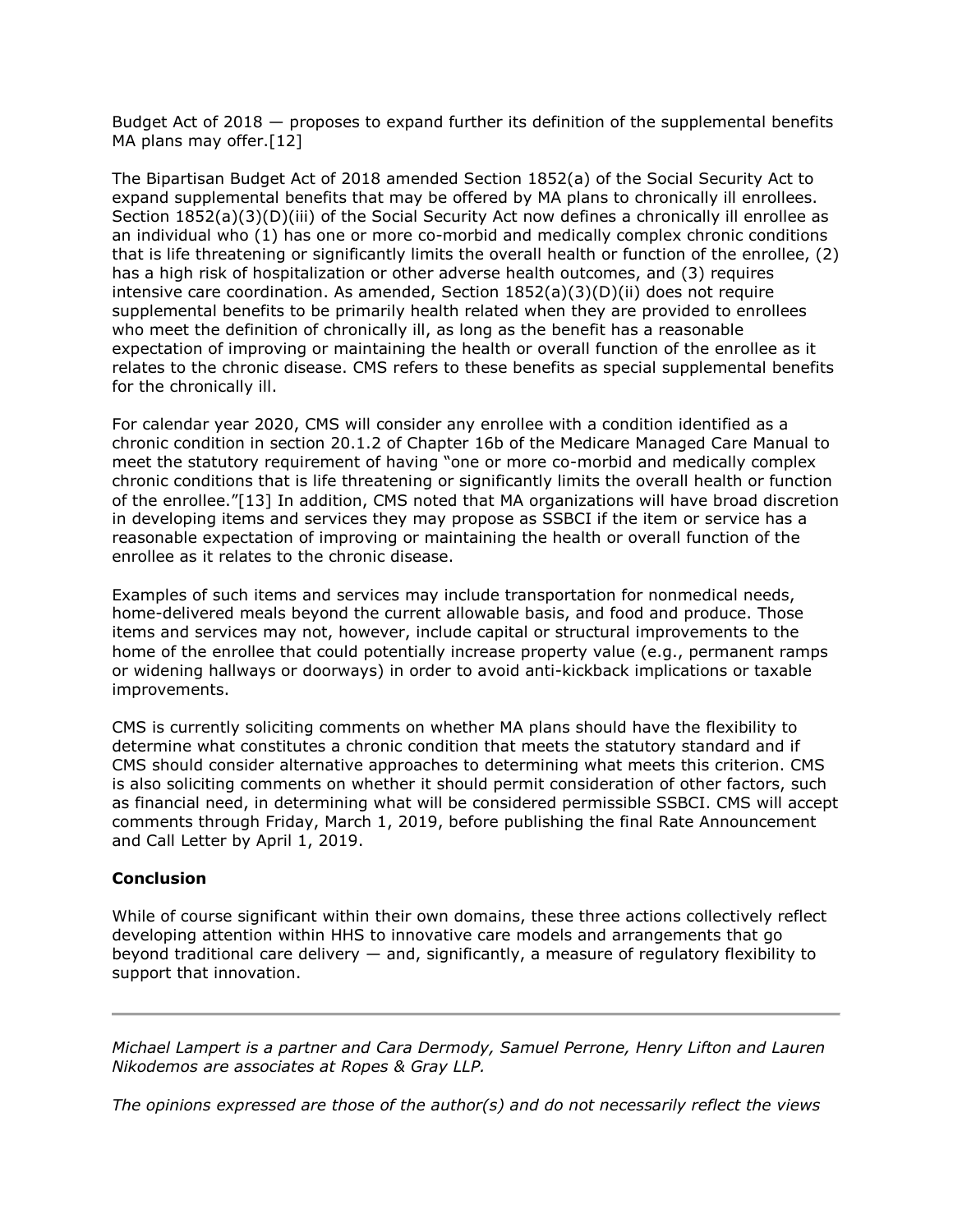*of the firm, its clients, or Portfolio Media Inc., or any of its or their respective affiliates. This article is for general information purposes and is not intended to be and should not be taken as legal advice.*

[1] CMS Announces New Model to Lower Drug Prices in Medicare Part D and Transformative Updates to Existing Model for Medicare Advantage (Jan. 18, 2019), available [here.](https://www.cms.gov/newsroom/press-releases/cms-announces-new-model-lower-drug-prices-medicare-part-d-and-transformative-updates-existing-model)

[2] <https://innovation.cms.gov/Files/x/vbid-actuarialguidance2020.pdf>

[3] VBID model - CY2020 Application Actuarial Guidance, available [here.](https://innovation.cms.gov/Files/x/vbid-actuarialguidance2020.pdf)

[4] 42 U.S.C. § 1315a(a)(1).

[5] <https://oig.hhs.gov/fraud/docs/advisoryopinions/2019/AdvOpn19-02.pdf>

[6] Advisory Opinion No. 19-02 (Jan. 29, 2019), available [here.](https://www.cms.gov/Medicare/Health-Plans/MedicareAdvtgSpecRateStats/Downloads/Advance2019Part2.pdf)

[7] Section 1128A(a)(5) of the Social Security Act contains the Beneficiary Inducements CMP, which provides for the imposition of civil monetary penalties against any person who offers or transfers remuneration to a Medicare or State health care program beneficiary that the benefactor knows or should know is likely to influence the beneficiary's selection of a particular provider, practitioner, or supplier of any item or service for which payment may be made by Medicare or a State health care program. Section 1128A(i)(6) of the Act defines remuneration for purposes of the Beneficiary Inducements CMP as including "transfers of items or services for free or for other than fair market value." However, Section 1128A(i)(6)(F) of the Act provides that the CMP does not apply to "remuneration which promotes access to care and poses a low risk of harm to patients and Federal health care programs" (the "Promotes Access to Care Exception").

[8] The AKS, which is located at Section 1128B(b) of the Act, prohibits the knowing and willful solicitation, receipt, offer or payment of any remuneration, directly or indirectly, overtly or covertly, in cash or in kind, in return for either referrals of federal health care program patients or arranging, recommending, leasing or ordering any item or service reimbursed by a federal health care program.

[9] [https://www.cms.gov/Medicare/Health-](https://www.cms.gov/Medicare/Health-Plans/MedicareAdvtgSpecRateStats/Downloads/Advance2019Part2.pdf)[Plans/MedicareAdvtgSpecRateStats/Downloads/Advance2019Part2.pdf](https://www.cms.gov/Medicare/Health-Plans/MedicareAdvtgSpecRateStats/Downloads/Advance2019Part2.pdf)

[10] Advance Notice of Methodological Changes for Calendar Year (CY) 2019 for Medicare Advantage (MA) Capitation Rates, Part C and Part D Payment Policies and 2019 draft Call Letter (Feb. 1, 2018), available [here.](https://www.cms.gov/Medicare/Health-Plans/MedicareAdvtgSpecRateStats/Downloads/Advance2019Part2.pdf)

[11] [https://www.cms.gov/Medicare/Health-](https://www.cms.gov/Medicare/Health-Plans/MedicareAdvtgSpecRateStats/Downloads/Advance2020Part2.pdf)[Plans/MedicareAdvtgSpecRateStats/Downloads/Advance2020Part2.pdf](https://www.cms.gov/Medicare/Health-Plans/MedicareAdvtgSpecRateStats/Downloads/Advance2020Part2.pdf)

[12] Advance Notice of Methodological Changes for Calendar Year (CY) 2020 for Medicare Advantage (MA) Capitation Rates, Part C and Part D Payment Policies and 2020 Draft Call Letter (Jan. 30, 2019), available [here.](https://www.cms.gov/Medicare/Health-Plans/MedicareAdvtgSpecRateStats/Downloads/Advance2020Part2.pdf)

[13] Section 20.1.2 of Chapter 16b of the Medicare Managed Care Manual, available [here,](https://www.cms.gov/Regulations-and-Guidance/Guidance/Manuals/Downloads/mc86c16b.pdf) lists these conditions: chronic alcohol and other drug dependence; autoimmune disorders limited to polyarteritis nodosa, polymyalgia rheumatica, polymyositis, rheumatoid arthritis, and systemic lupus erythematosus; cancer, excluding pre-cancer conditions or in-situ